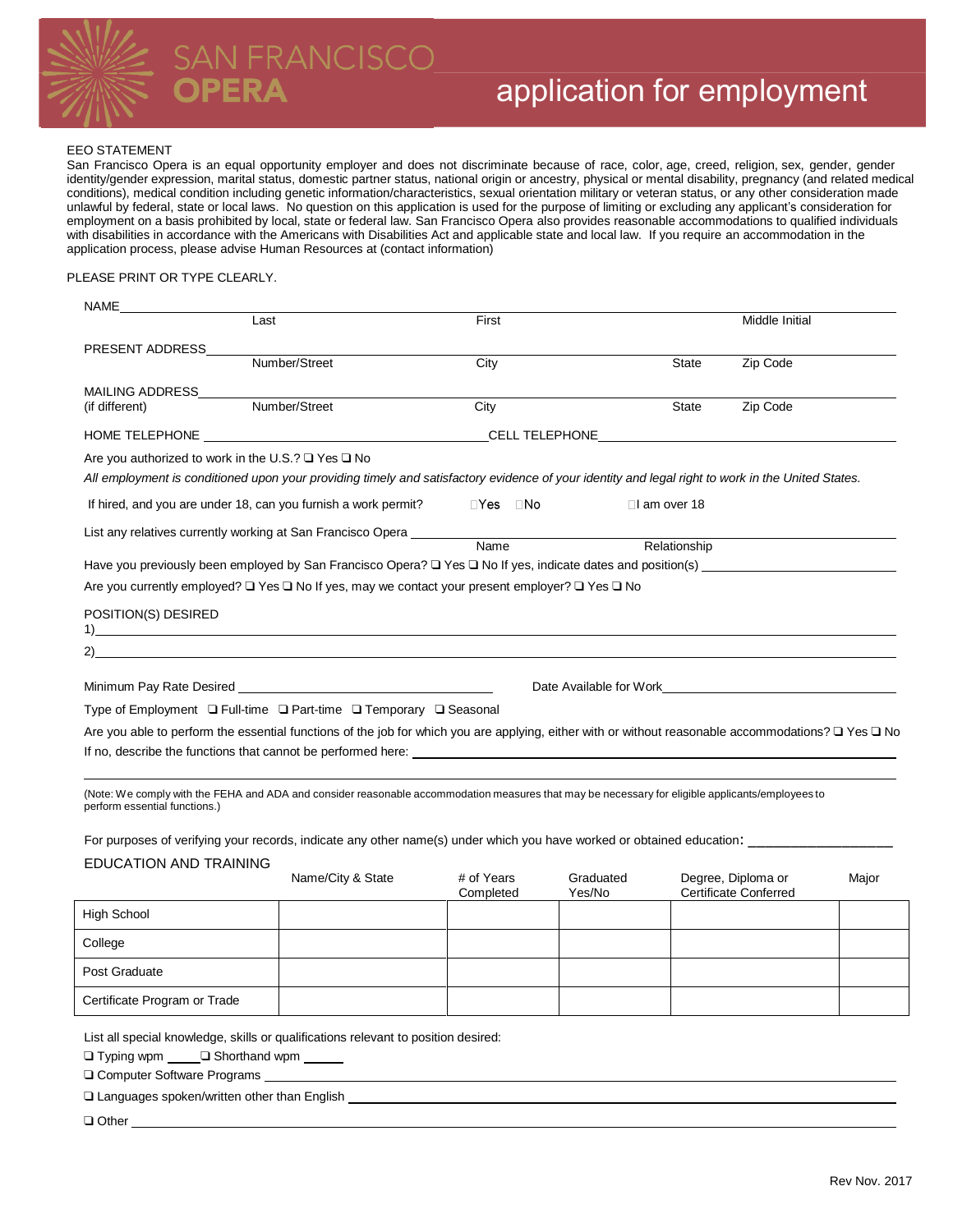## YOU MUST COMPLETE THIS SECTION. DO NOT STATE, "SEE RESUME."

| <b>EXPERIENCE</b>                 | Experience also includes U.S. Military or volunteer experience applicable to position desired                                                                                                                                        |  |  |  |
|-----------------------------------|--------------------------------------------------------------------------------------------------------------------------------------------------------------------------------------------------------------------------------------|--|--|--|
| Dates of Employment               |                                                                                                                                                                                                                                      |  |  |  |
| From / /                          |                                                                                                                                                                                                                                      |  |  |  |
| To<br>$\frac{1}{2}$               |                                                                                                                                                                                                                                      |  |  |  |
| $\Box$ Volunteer $\Box$ Intern    |                                                                                                                                                                                                                                      |  |  |  |
| $\Box$ Full-time $\Box$ Part-time |                                                                                                                                                                                                                                      |  |  |  |
| Hours per week                    |                                                                                                                                                                                                                                      |  |  |  |
|                                   | the contract of the contract of the contract of the contract of the contract of the contract of the contract of                                                                                                                      |  |  |  |
| Dates of Employment               |                                                                                                                                                                                                                                      |  |  |  |
| From / /                          |                                                                                                                                                                                                                                      |  |  |  |
| To<br>$\frac{1}{2}$               |                                                                                                                                                                                                                                      |  |  |  |
| □ Volunteer □ Intern              | Supervisor (name & telephone number) supervisor of the state of the state of the state of the state of the state of the state of the state of the state of the state of the state of the state of the state of the state of th       |  |  |  |
| $\Box$ Full-time $\Box$ Part-time |                                                                                                                                                                                                                                      |  |  |  |
| Hours per week                    |                                                                                                                                                                                                                                      |  |  |  |
|                                   |                                                                                                                                                                                                                                      |  |  |  |
| Dates of Employment               |                                                                                                                                                                                                                                      |  |  |  |
| From / /                          | Job Title <u>Samuel Advisory and the series of the series of the series of the series of the series of the series of the series of the series of the series of the series of the series of the series of the series of the serie</u> |  |  |  |
| $\frac{1}{2}$<br>To               |                                                                                                                                                                                                                                      |  |  |  |
| □ Volunteer □ Intern              |                                                                                                                                                                                                                                      |  |  |  |
| $\Box$ Full-time $\Box$ Part-time |                                                                                                                                                                                                                                      |  |  |  |
| Hours per week                    | Reason for leaving the control of the control of the control of the control of the control of the control of the control of the control of the control of the control of the control of the control of the control of the cont       |  |  |  |
|                                   |                                                                                                                                                                                                                                      |  |  |  |

Where did you hear about the position you are applying for (name of website, newspaper, magazine, employee, professional contact, friend, or membership organization)?

San Francisco Opera is a private, non-profit enterprise, dealing extensively with public information and funds. Accordingly, we require all applicants for positions at San Francisco Opera to complete the following:

### **PLEASE READ CAREFULLY AND INITIAL EACH SECTION WHERE INDICATED. BE SURE TO SIGN AND DATE BELOW.**

 I hereby certify that I have not knowingly withheld any information that might adversely affect my chances for employment and that the answers given to the questions on this application by me are true and correct to the best of my knowledge. I further certify that I, the undersigned applicant, have personally completed or reviewed this application. I understand that any material omissions or misrepresentation on this application or on any document used to secure employment may lead to rejection of this application or for immediate discharge if I am employed, regardless of the time elapsed before discovery.

 I hereby authorize San Francisco Opera to thoroughly investigate my references, work record, education and other matters related to my suitability for employment and further, I authorize the references I have listed to disclose to San Francisco Opera any and all letters, reports and other information related to my work records, without giving me prior notice of such disclosure. In addition, I hereby release San Francisco Opera, my former employers and all other persons, corporations, partnerships and associations from any and all claims, demands and liabilities arising out of or in any way related to such investigation or disclosure.

 I hereby agree to submit to binding arbitration of all disputes and claims arising out of the submission of this application, and I understand that by agreeing to this binding arbitration provision, both I and the San Francisco Opera give up our rights to trial by jury as to any such claims. I agree that such arbitration shall be conducted under The American Arbitration Association Employment Arbitration Rules and Mediation Procedures. https://www.adr.org/Rules. No dispute may be consolidated or joined with a dispute between any other applicant or employee, nor may an individual applicant or employee seek to bring his/her dispute on behalf of other applicants/employees as a class or collective action or other representative proceeding. The arbitrator may not consolidate more than one individual's claims, and may not otherwise preside over any form of a class, collective, or representative proceeding.

San Francisco Opera recognizes that employees may have a statutory right (e.g., under the National Labor Relations Act) to act concertedly and will not retaliate against any employee for doing so. I understand that if I am hired, I will be asked to sign a binding mutual arbitration agreement governing any claims that might arise out of my employment with the San Francisco Opera. This application contains the entire agreement between the parties to date with regard to dispute resolution, and there are no other agreements as to dispute resolution, either oral or written as of this date.

 I understand that nothing contained in this application, or conveyed during any interview which may be granted or during my employment, if hired, is intended to create an employment contract between me and San Francisco Opera. In addition, I understand and agree that if I am employed (unless my employment is covered by a union contract), my employment is "at will" for no definite or determinable period and may be terminated at any time, with or without good cause and without prior notice, at the option of either myself or San Francisco Opera, and that no promises or representations contrary to the following are binding on the company unless made in writing and signed by me and San Francisco Opera's General **Director**